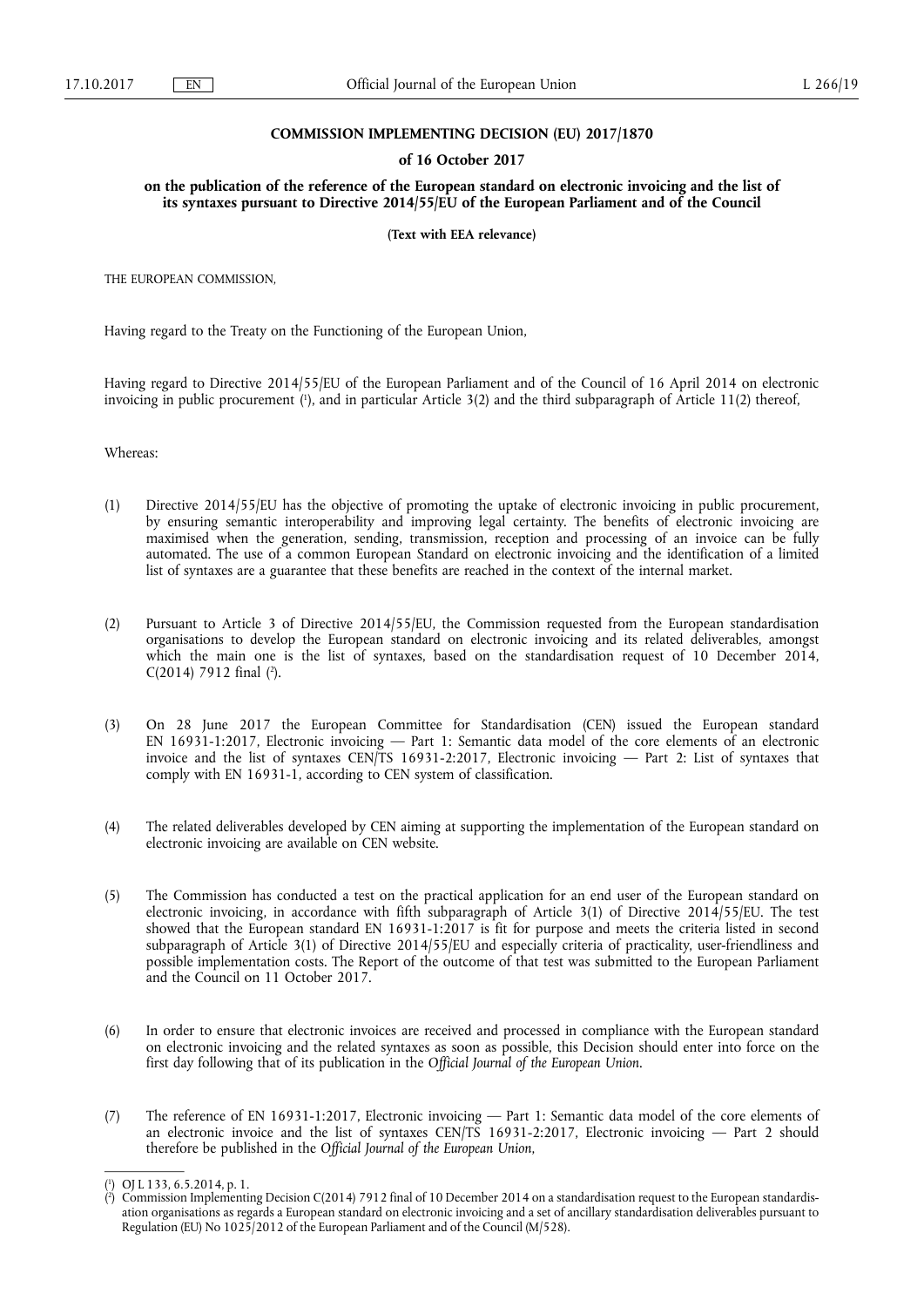HAS ADOPTED THIS DECISION:

#### *Article 1*

The reference of the European standard on electronic invoicing 'EN 16931-1:2017, Electronic invoicing — Part 1: Semantic data model of the core elements of an electronic invoice' and the list of syntaxes with reference 'CEN/TS 16931-2:2017, Electronic invoicing — Part 2: List of syntaxes that comply with EN 16931-1', as set out in the Annex to this Decision, are hereby published.

## *Article 2*

18 April 2019 is the final date for bringing into force of the measures referred to in the first subparagraph of Article 11(2) of Directive 2014/55/EU.

# *Article 3*

This Decision shall enter into force on the first day following that of its publication in the *Official Journal of the European Union*.

Done at Brussels, 16 October 2017.

*For the Commission The President*  Jean-Claude JUNCKER